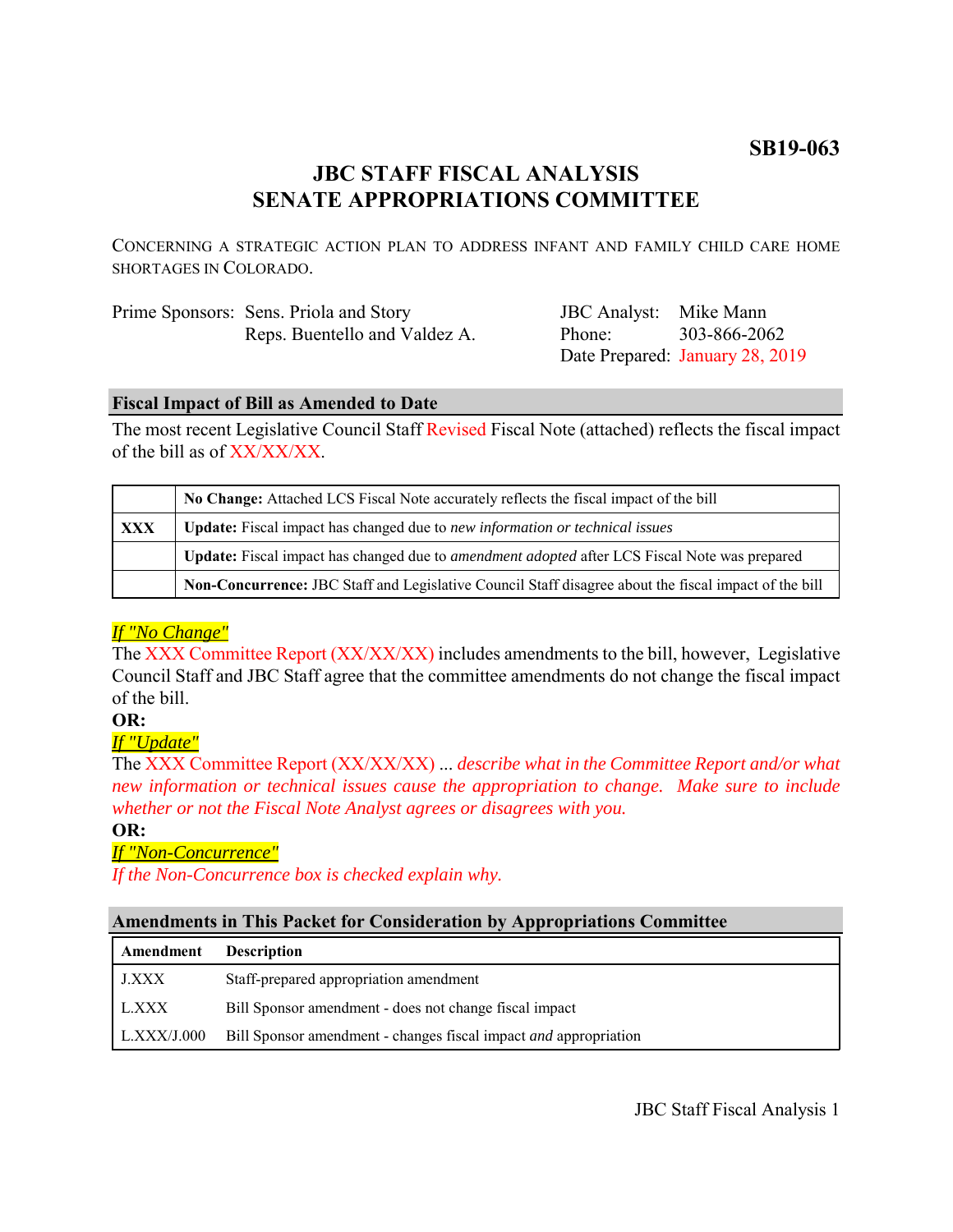**OR:**

#### **Amendments in This Packet for Consideration by Appropriations Committee**

**Amendment Description**

None.

### **Current Appropriations Clause in Bill**

The bill requires but does not contain an appropriation clause.

### **OR:**

The bill includes an appropriation clause that...

**OR:**

The bill includes an appropriation clause that *(describe its deficiency).*

**OR:**

The bill neither requires nor contains an appropriation clause for FY 20XX-YY.

## **Description of Amendments in This Packet**

**J.00X** Staff has prepared amendment **J.XXX** (attached) to add a provision appropriating a total of \$ to the Department of for FY 20XX-YY, including \$ General Fund and \$ cash/reappropriated funds from \_\_\_\_\_\_. This provision also states that the appropriation is based on the assumption that the Department will require an additional YY.Y FTE <and/or the Department will receive  $\S$  federal funds to implement the act>.

**OR:**

**J.00X** Staff has prepared amendment **J.XXX** (attached) to change the existing clause to appropriate....

**OR:**

**L.00X** Bill Sponsor amendment **L.XXX** (attached) ...

**OR:**

# **L.XXX and J.YYY**

Bill Sponsor amendment **L.XXX** (attached) ...

# **Points to Consider**

# *Subheading*

1. List the points to consider. **OR:** None.

Use subheadings from Chapter 11, Appendix C of Training Manual: *General Fund Impact Future Fiscal Impact Revenue Source* 

JBC Staff Fiscal Analysis 2